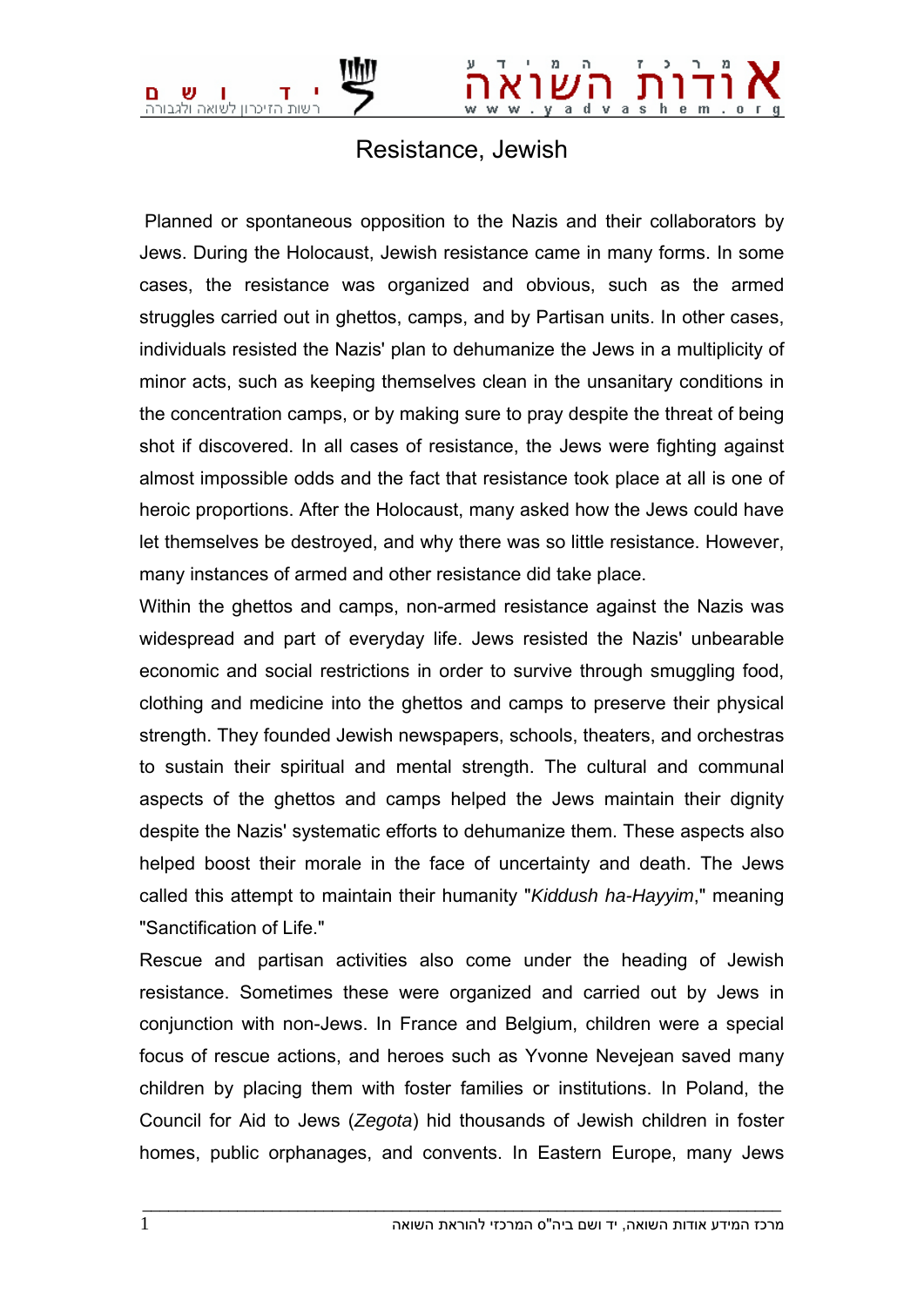

resisted by joining partisan units, while in Western Europe, many participated in the French and Belgian undergrounds.

Individuals and groups physically resisted the Nazis by escaping to safer regions. Over 300,000 Polish Jews fled to the Soviet Union as the Nazis advanced towards their homes, while tens of thousands from the western Soviet Union fled eastward. Thousands of Jews managed to escape from the Warsaw Ghetto to the Polish side of the city. Thousands escaped Slovakia and fled to Hungary when deportations commenced in Slovakia, and thousands more escaped Hungary for Romania following the German occupation of Hungary. Jewish youth movements helped plan the escape of Jews in France and Italy to Spain, and Switzerland.

Despite the almost impossible conditions, there were many cases of Jewish armed struggle during the Holocaust. The Jews of the different ghettos and camps had little or no contact with each other, no outside support, were physically debilitated, had few weapons and little training at armed warfare, and were up against the might and wrath of the German war machine. In some cases, they were even resisting the policies of the *Judenraete*, which were sometimes accused of collaborating with the Nazis. Most of the fighters also knew that they had no real chance of beating their oppressors, and maintained the resistance. Many wanted to show the world that they did not sit back and wait for the end, but instead took a stand at defending Jewish honor. These Jews resisted for resistance's sake.

Underground organizations were formed in about 100 ghettos throughout Poland, Lithuania, Belorussia, and the Ukraine, whose purpose was to stage armed uprisings or break out of the ghetto by force in order to join the partisans on the outside. Resistance actions were usually timed to coincide with the dates chosen by the Nazis for deportations to extermination camps. In some cases, the uprisings were spontaneous. The most famous ghetto revolt was the Warsaw Ghetto Uprising. The Nazis entered the ghetto on April 19, 1943 in order to resume deportations to extermination camps. The Jews, led by the Jewish Fighting Organization, then began their revolt, bravely holding off the Germans for three weeks. Dozens of survivors managed to escape to the partisans.

 $\bot$  , and the set of the set of the set of the set of the set of the set of the set of the set of the set of the set of the set of the set of the set of the set of the set of the set of the set of the set of the set of t